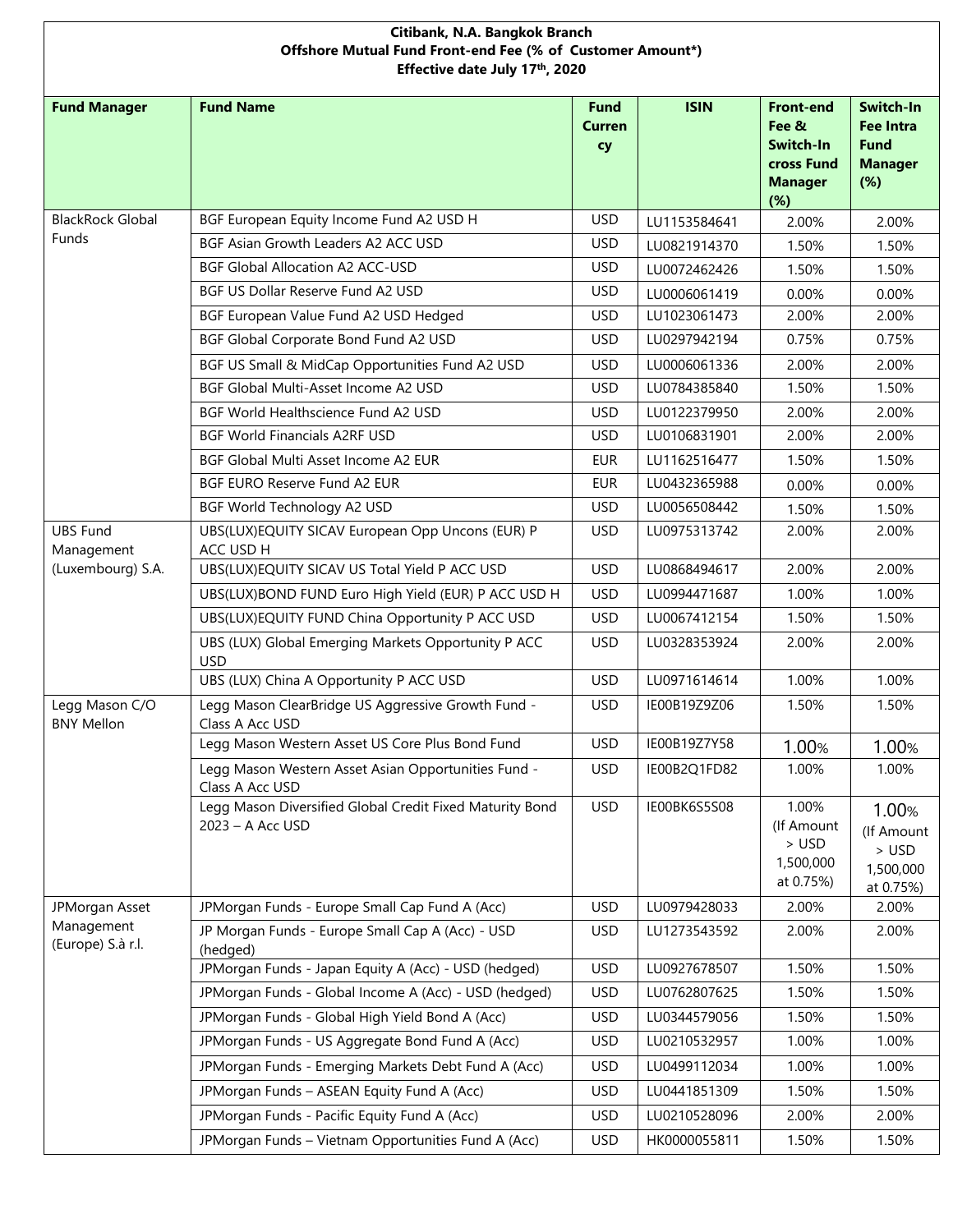|                                                     | JPMorgan Funds - China Pioneer A-Share Fund A (Acc) -                      | <b>USD</b> | HK0000055621 | 1.50%                           | 1.50%                           |
|-----------------------------------------------------|----------------------------------------------------------------------------|------------|--------------|---------------------------------|---------------------------------|
|                                                     | <b>USD</b><br>JPMorgan Funds - Global Healthcare Fund A (Acc) - USD        | <b>USD</b> | LU0432979614 | 1.50%                           | 1.50%                           |
|                                                     | JPMorgan Funds - US Technology Fund A (Acc) - USD                          | <b>USD</b> | LU0210536867 | 1.50%                           | 1.50%                           |
| <b>Invesco Asset</b><br>Management Ltd.             | INVESCO PAN EUROPEAN HIGH INCOME FUND A-<br>ACCUMULATION-USD(H)            | <b>USD</b> | LU1075211430 | 2.00%                           | 1.00%                           |
|                                                     | INVESCO CONTINENTAL EUROPEAN SMALL CAP EQUITY<br>A-ACC USD(H)              | <b>USD</b> | IE00BQ70TL81 | 1.50%                           | 1.00%                           |
|                                                     | INVESCO GLOBAL BOND FUND A-ACCUMULATION-USD                                | <b>USD</b> | LU0113592215 | 1.00%                           | 1.00%                           |
|                                                     | INVESCO ASIAN EQUITY FUND A-AD USD                                         | <b>USD</b> | IE0030381945 | 1.00%                           | 1.00%                           |
|                                                     | INVESCO GLOBAL LEISURE FUND A - ACCUMULATION -<br><b>USD</b>               | <b>USD</b> | LU0052864419 | 1.25%                           | 1.00%                           |
|                                                     | INVESCO CONTINENTAL EUROPEAN SMALL CAP EQUITY<br>FUND A EUR AD SHARE - EUR | <b>EUR</b> | IE00BWV0GH19 | 1.50%                           | 1.00%                           |
| PIMCO Global                                        | PIMCO GIS Income Fund - Class E Acc USD                                    | <b>USD</b> | IE00B7KFL990 | 1.00%                           | 1.00%                           |
| Advisors (Ireland)<br>Limited                       | PIMCO GIS Global Bond Fund - Class E Acc USD                               | <b>USD</b> | IE00B11XZ210 | 0.75%                           | 0.75%                           |
|                                                     | PIMCO GIS Global High Yield - Class E Acc USD                              | <b>USD</b> | IE00B1D7YM41 | 1.50%                           | 1.00%                           |
|                                                     | PIMCO GIS Diversified Income Fund - Class E Acc USD                        | <b>USD</b> | IE00B1D7YK27 | 1.00%                           | 1.00%                           |
| AllianceBernstein                                   | AB Emerging Markets Multi Asset Portfolio - Class A USD                    | <b>USD</b> | LU0633140560 | 1.50%                           | 1.50%                           |
| (Luxembourg) S.à r.l.                               | AB Low Volatility Equity Portfolio USD - Class A USD                       | <b>USD</b> | LU0861579265 | 1.50%                           | 1.50%                           |
|                                                     | AB American Income Portfolio - Class A2 USD                                | <b>USD</b> | LU0095030564 | 1.00%                           | 1.00%                           |
|                                                     | AB Global High Yield Portfolio - Class A2 USD                              | <b>USD</b> | LU0102830865 | 1.50%                           | 1.50%                           |
|                                                     | AB SICAV I - Low Volatility Equity Portfolio A EUR H Acc                   | <b>EUR</b> | LU0861579778 | 1.50%                           | 1.50%                           |
|                                                     | AB European Equity Portfolio A USD H                                       | <b>USD</b> | LU1035777561 | 2.00%                           | 2.00%                           |
|                                                     | AB European Equity Portfolio A EUR                                         | <b>EUR</b> | LU0124675678 | 2.00%                           | 2.00%                           |
|                                                     | AB Mortgage Income Portfolio A2 USD                                        | <b>USD</b> | LU1021288185 | 1.00%                           | 1.00%                           |
|                                                     | AB American Growth Portfolio A USD                                         | <b>USD</b> | LU0079474960 | 1.50%                           | 1.50%                           |
|                                                     | AB Low Volatility Total Return Equity Portfolio A USD                      | <b>USD</b> | LU1934455194 | 1.00%                           | 1.00%                           |
| Schroder Investment                                 | Schroder ISF US Small & Mid-Cap Equity                                     | <b>USD</b> | LU0205193047 | 1.50%                           | 1.00%                           |
| Management                                          | Schroder ISF Japanese Opportunities Fund                                   | <b>USD</b> | LU0943300680 | 1.50%                           | 1.00%                           |
| (Singapore) Limited                                 | Schroder ISF Asian Equity Yield                                            | <b>USD</b> | LU0188438112 | 2.00%                           | 1.00%                           |
|                                                     | Schroder Asian Income USD (Hedged) Acc                                     | USD.       | SG9999016844 | 1.50%                           | 1.00%                           |
|                                                     | Schroder Global Target Return A Acc USD                                    | <b>USD</b> | LU1516354237 | 1.00%                           | 1.00%                           |
|                                                     | Schroder SSF Fixed Maturity Bond 2023 A Acc USD                            | <b>USD</b> | LU1947548258 | 1.00%                           | 1.00%                           |
|                                                     | Schroder ISF Global Credit Income                                          | <b>USD</b> | LU1737068558 | 0.75%                           | 0.75%                           |
|                                                     | Schroder SSF Fixed Maturity Bond VI A Acc USD                              | <b>USD</b> | LU2097434778 | 1.00%<br>(If Amount             | 1.00%<br>(If Amount             |
|                                                     | Schroder SSF Fixed Maturity Bond VI A Dist USD                             | <b>USD</b> | LU2097434851 | > USD<br>1,500,000<br>at 0.75%) | > USD<br>1,500,000<br>at 0.75%) |
| Franklin Templeton<br>Investment (Asia) Ltd         | Franklin NextStep Stable Growth Fund                                       | <b>USD</b> | LU1350350259 | 1.50%                           | 1.00%                           |
|                                                     | Franklin NextStep Balance Growth Fund                                      | <b>USD</b> | LU1350350846 | 1.50%                           | 1.00%                           |
|                                                     | Franklin NextStep Dynamic Growth Fund                                      | <b>USD</b> | LU1350351653 | 1.50%                           | 1.00%                           |
|                                                     | Templeton Emerging Markets Smaller Companies Fund                          | <b>USD</b> | LU0300738514 | 2.00%                           | 1.00%                           |
|                                                     | Franklin Technology Fund                                                   | <b>USD</b> | LU0109392836 | 2.00%                           | 1.00%                           |
| Allianz Global<br>Investors Asia Pacific<br>Limited | Allianz Global Artificial Intelligence AT USD                              | <b>USD</b> | LU1548497426 | 1.50%                           | 1.50%                           |
|                                                     | Allianz Dynamic Asian High Yield Bond AT USD                               | <b>USD</b> | LU1543697327 | 1.00%                           | 1.00%                           |
|                                                     | Allianz Income and Growth AT USD                                           | <b>USD</b> | LU0689472784 | 1.00%                           | 1.00%                           |
|                                                     | Allianz Income and Growth AT EUR H                                         | <b>EUR</b> | LU1070113664 | 1.00%                           | 1.00%                           |
|                                                     | Allianz Thematica AT USD                                                   | <b>USD</b> | LU1917777945 | 1.50%                           | 1.50%                           |
| Fidelity International                              | Fidelity Funds - Asian High Yield Fund A Acc USD                           | <b>USD</b> | LU0286668453 | 1.00%                           | 1.00%                           |